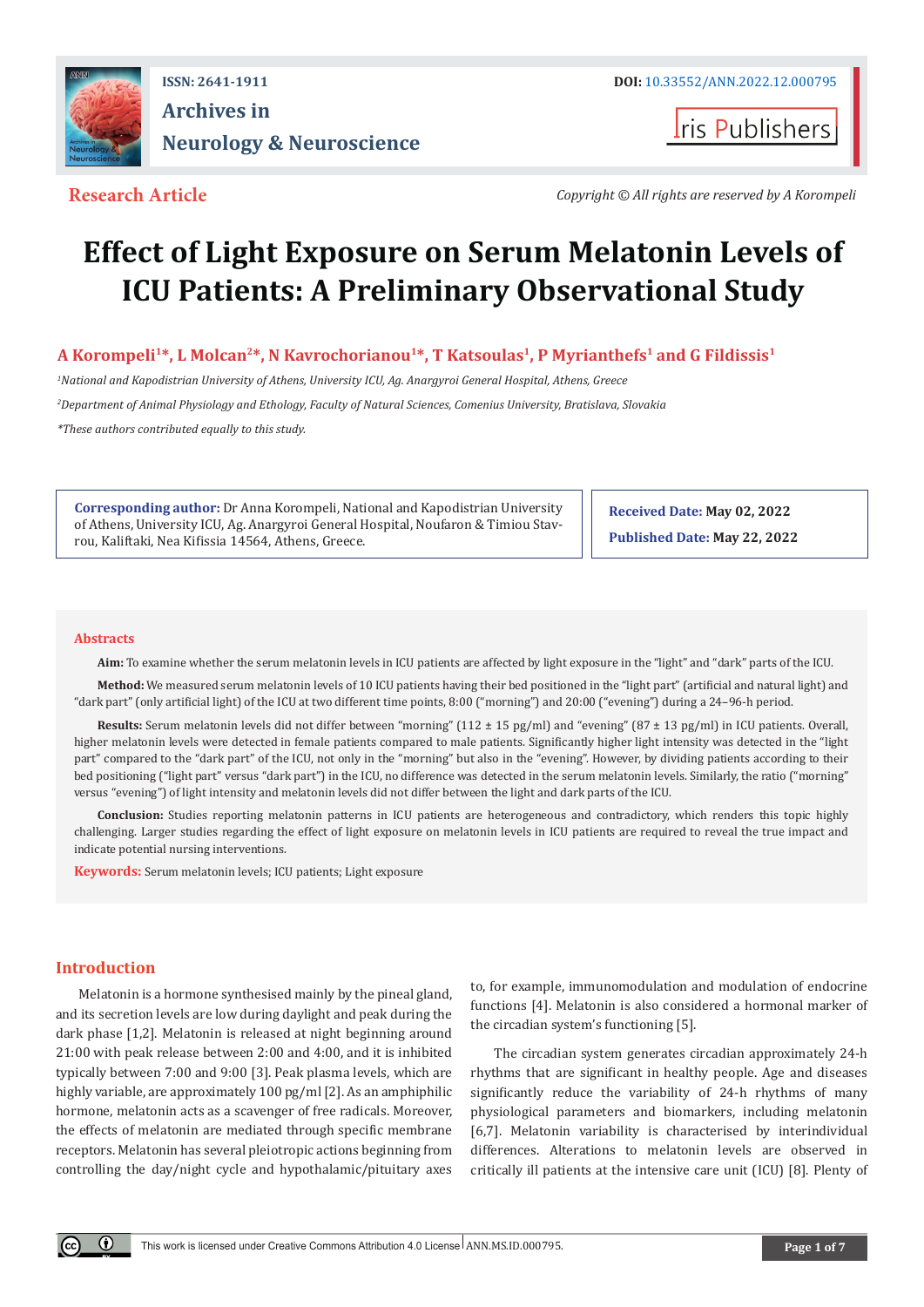factors, such as light, noise and interventions pertinent to the ICU environment, have been demonstrated to worsen variability to the 24-h rhythms of many body functions [9]. The 24-h variability of physiological parameters such as heart rate, mean arterial pressure and body temperature are affected [9-11]. Furthermore, the critical illness per se and sepsis, which is a clinical state during the stay in the ICU, can lead to circadian dysrhythmia and melatonin variability disturbance, as many studies have demonstrated [12].

Intense night lights, something prevalent in the ICU environment, can lead, among others, to worse 24-h variability of melatonin secretion. Bed positioning regarding light exposure is one factor that could affect 24-h variability of melatonin. Therefore, in the present study, we examined whether bed positioning regarding light exposure in two parts of the ICU ("light part" and "dark part") influences the serum melatonin levels at two different time points, 8:00 ("morning") and 20:00 ("evening") during a 24–96-h period, in ICU patients.

#### **Materials and Methods**

#### **Ethical and research approvals**

The study was conducted in full accordance with ethical principles, including the World Medical Association Declaration of Helsinki (version, 2002), followed by biological rhythm research protocols [13] and independently reviewed and approved by the ethical committee of the hospital. All patients signed informed consent forms, or when patients were unable to sign, consent was obtained from their legal representatives.

#### **ICU design**

This descriptive observational study was conducted in a general mixed 9-bed single-ward University Intensive Care Unit at a Greek general hospital in Athens. Total admissions at this ICU are low because the study site is a training hospital without a high dependency unit. High dependency unit patients are treated in the ICU, resulting in a longer mean length of stay. The windows offered access to natural lighting. In addition, artificial lighting consisting of overhead panels containing bright white fluorescent lights illuminated the ICU. The ICU arrangement distinguished between an array of three fully-equipped beds close to the windows in a "light part" and six otherwise identical beds bounded by a corridor in a "dark part" in the same room. Patients were assigned to a bed on either part of the ICU [14], depending on bed availability at the time of admission. The same nursing staff attended both sets of patients. Notably, this study did not manipulate light exposure but took advantage of natural light variability within the existing ICU design. "Morning" was set from 8:00 to 20:00, and "evening" was set from 20:00 to 8:00. Patients in total, 86 subjects were admitted to the ICU during the study period. According to the eligibility criteria, 35 eligible ICU patients were divided into "light part" and "dark part" groups. Because of missing data relating to light exposure, we removed 13 patients from the study post-hoc. From the remaining 22 patients, we obtained qualitatively and quantitatively adequate blood samples from 11 patients for the measurement of serum melatonin. Melatonin concentrations were out of the physiological

range in one patient, so we excluded the patient from the data set.

#### **Eligibility criteria**

The inclusion criteria in this study were: critically ill patients with respiratory and/or cardiovascular disease, and surgical patients over 18 years old. At least 24 hours before study entry and throughout the whole 24–72-h study period the patients should be afebrile (body temperature  $\leq 38.3$  °c) without analogue-sedation and mechanical ventilation.

The exclusion criteria were: participation in another clinical study in the past 30 days, use of glucocorticoid medication during the last 14 days, use of vasopressors or β-blockers, less than one week before study entry, delirium, sleep disorders, clinical depression, craniocerebral injury, thyroid disorders, liver cirrhosis, renal failure, haemodialysis, coronary heart disease, sepsis, multiorgan failure or severe coagulopathy. All patients were evaluated within 24 hours of admission, calculating the APACHE II score, a severity-of-disease classification system, and the SOFA score to predict hospital mortality based on six organ dysfunction factors [15]. None of the female participants had a history of menstrual irregularities. Measurement of melatonin levels.

The patients had a central venous catheter routinely inserted at admission to the ICU. Blood samples were drawn from this catheter every 12 hours in a 24–96-h period to measure serum melatonin. In total, ten patients were analysed. Blood was drawn at two time points (8:00 and 20:00), and serum was isolated. Melatonin levels were measured by competitive Enzyme-linked immunosorbent assay (ELISA) using an ELISA kit (Elabscience, E-EL-H2016, Houston, TX, USA). The sensitivity was 9.38 pg/ml, and the detection range was 15.63–1000 pg/ml. The results were expressed in pg/ml, and the mean level was calculated for each time-point for each patient.

### **Light levels**

Light exposure (lux levels) was monitored for 24–96 consecutive hours and analysed separately for "morning" and "evening" using the MotionWatch 8© actigraphy system (MW8, CamNtech, Cambridge, UK). Light data were recorded with a oneminute epoch and tracked with MotionWare 1.1.20 software.

#### **Data analysis and statistical evaluation**

We investigate the dependence between multiple variables by a correlation matrix, Pearson correlation test (Figure 1). The Shapiro-Wilk test of normality was applied, and when proven not significant ( $p > 0.05$ ), we used the dependent 2-group t-test (Figure 2 and 4 and Table 1 and 2). If the data did not have a normal distribution, an independent 2-group Mann-Whitney U Test was used (Table 2). Data were analysed also using a two-way repeated measures ANOVA (Fig. 3: time vs gender; time vs ICU part) followed by Tukey's post hoc tests. Differences with p<0.05 were considered statistically significant. Data in the text and figures are expressed as the arithmetic mean ± standard error of the mean (SEM). All data analyses and their visualisation were done in R version 3.6.3, packages: ggplot2, ggpubr, Hmisc, corrplot and magrittr [16,17].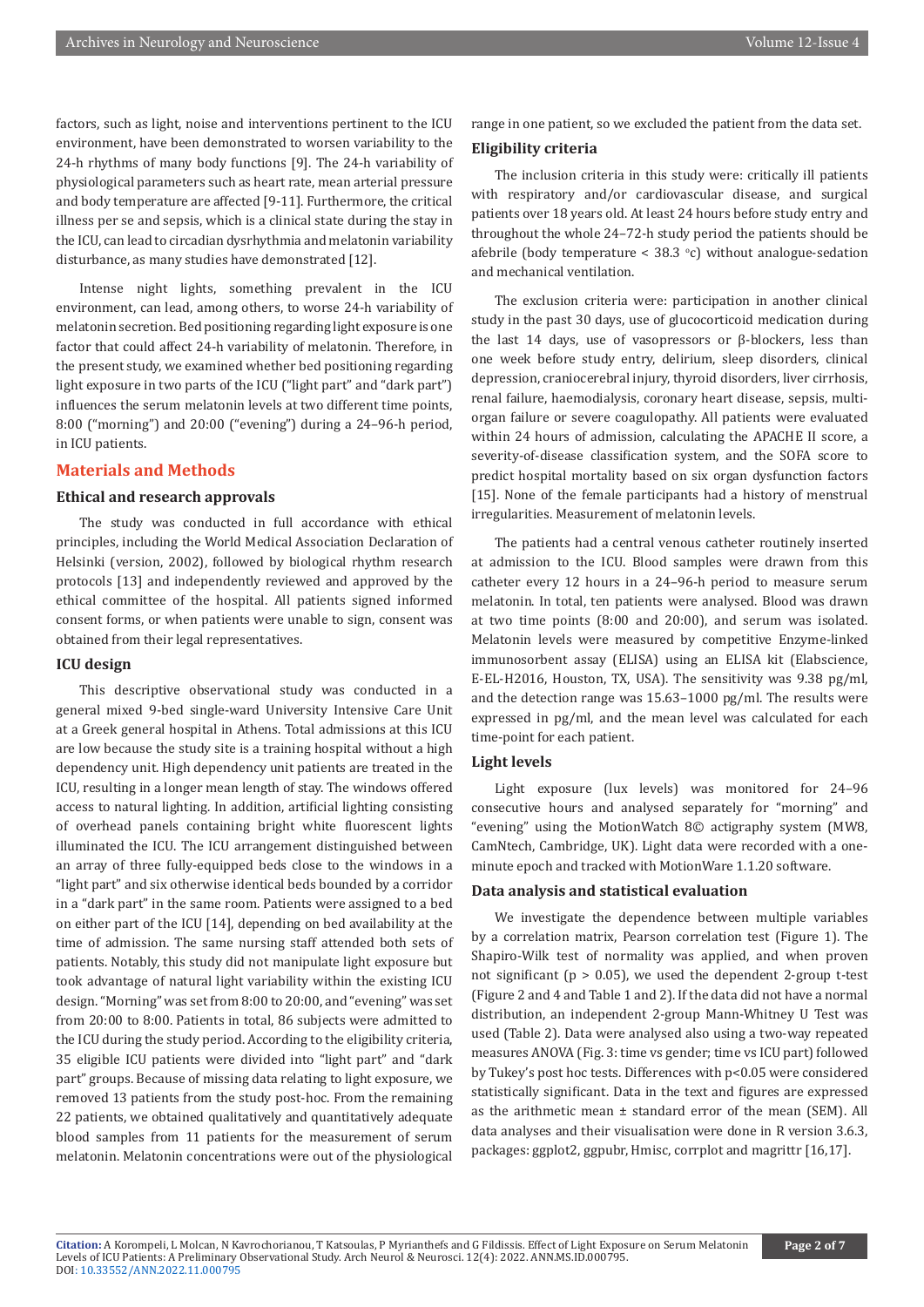#### **Table 1:** Characteristics of ICU patients.

|                           | All patients<br>$(mean \pm SEM)$<br>$[min - max]$ | Male<br>$(mean \pm SEM)$<br>$[\min - \max]$ | Female<br>$(\text{mean} \pm \text{SEM})$<br>$[\min - \max]$ | p-value (male vs female) |
|---------------------------|---------------------------------------------------|---------------------------------------------|-------------------------------------------------------------|--------------------------|
| n                         | 10                                                | 6                                           | 4                                                           |                          |
| n, light part             | 4                                                 | 3                                           |                                                             |                          |
| n, dark part              | 6                                                 | 3                                           | 3                                                           |                          |
| Age (years)               | $70.1 \pm 6.0$ [29 - 87]                          | $75.8 \pm 4.9$ [54 - 85]                    | $61.5 \pm 13.0$ [29 - 87]                                   | 0.362                    |
| Length of ICU stay (days) | $17.4 \pm 6.1$ [2 - 58]                           | $23.0 \pm 9.7$ [2 - 58]                     | $9.0 \pm 2.3$ [3-13]                                        | 0.214                    |
| APACHE-II score           | $24.7 \pm 1.9$ [11 - 35]                          | $24.5 \pm 3.3$ [11 - 35]                    | $25.0 \pm 0.7$ [23-26]                                      | 0.889                    |
| <b>SOFA</b>               | $9.5 \pm 0.8$ [3 - 13]                            | $9.2 \pm 1.4$ [3 - 13]                      | $10.0 \pm 0.8$ [8 - 12]                                     | 0.613                    |

**Table 2:** Comparison of the light intensity between the dark and light part of the ICU.

|                           | Light part, lux<br>$(mean \pm SEM)$<br>$[\min - \max]$ | Dark part, lux<br>$mean \pm SEM$<br>$[\min - \max]$ | p-value |
|---------------------------|--------------------------------------------------------|-----------------------------------------------------|---------|
| Morning $(08:00 - 20:00)$ | $220 \pm 41$ [147 – 289]                               | $76 \pm 22$ [32 – 148]                              | 0.048   |
| Evening $(20:00 - 08:00)$ | $55 \pm 8$ [39 – 64]                                   | $18 \pm 4$ [7 – 29]                                 | 0.024   |





#### **Results**

The mean age of 10 enrolled ICU patients (6 males, 4 females) was  $70.1 \pm 6.0$  years. 4 patients (3 males, 1 female) were positioned in the "light part'' of the ICU and 6 patients (3 males, 3 females) were positioned in the "dark part''. The mean length of stay in the ICU was 17.4 ± 6.1 days, and the mean APACHE II and SOFA score were  $24.7 \pm 1.9$  and  $9.5 \pm 0.8$ , respectively (Tab.1). These parameters were similar between the male and female patients. Similarly, no significant differences were noted between SOFA and APACHE II score, as well as length of stay, when "light part" and "dark part" patients were compared (data not shown).

Significantly higher light intensity was detected in the light part compared to the dark part of the ICU, not only in the "morning" (light part: 220 ± 41 lux, dark part: 76 ± 22 lux, t-test, p=0.048) but also in the "evening" (light part:  $55 \pm 8$  lux, dark part:  $18 \pm 4$  lux, t-test, p=0.024). Accordingly, light intensity in the ICU positively correlated with the ICU part both in the "morning" ( $r = 0.82$ ,  $p =$ 0.013) and in the "evening" ( $r = 0.88$ ,  $p = 0.004$ ; Figure 1).

Then, we measured serum melatonin levels in all ICU patients in the "morning" and the "evening", and surprisingly no significant difference was detected between the two time-points  $(112 \pm 15 \text{ pg})$ ml vs  $87 \pm 13$  pg/ml, t-test, p= 0.104; Figure 2).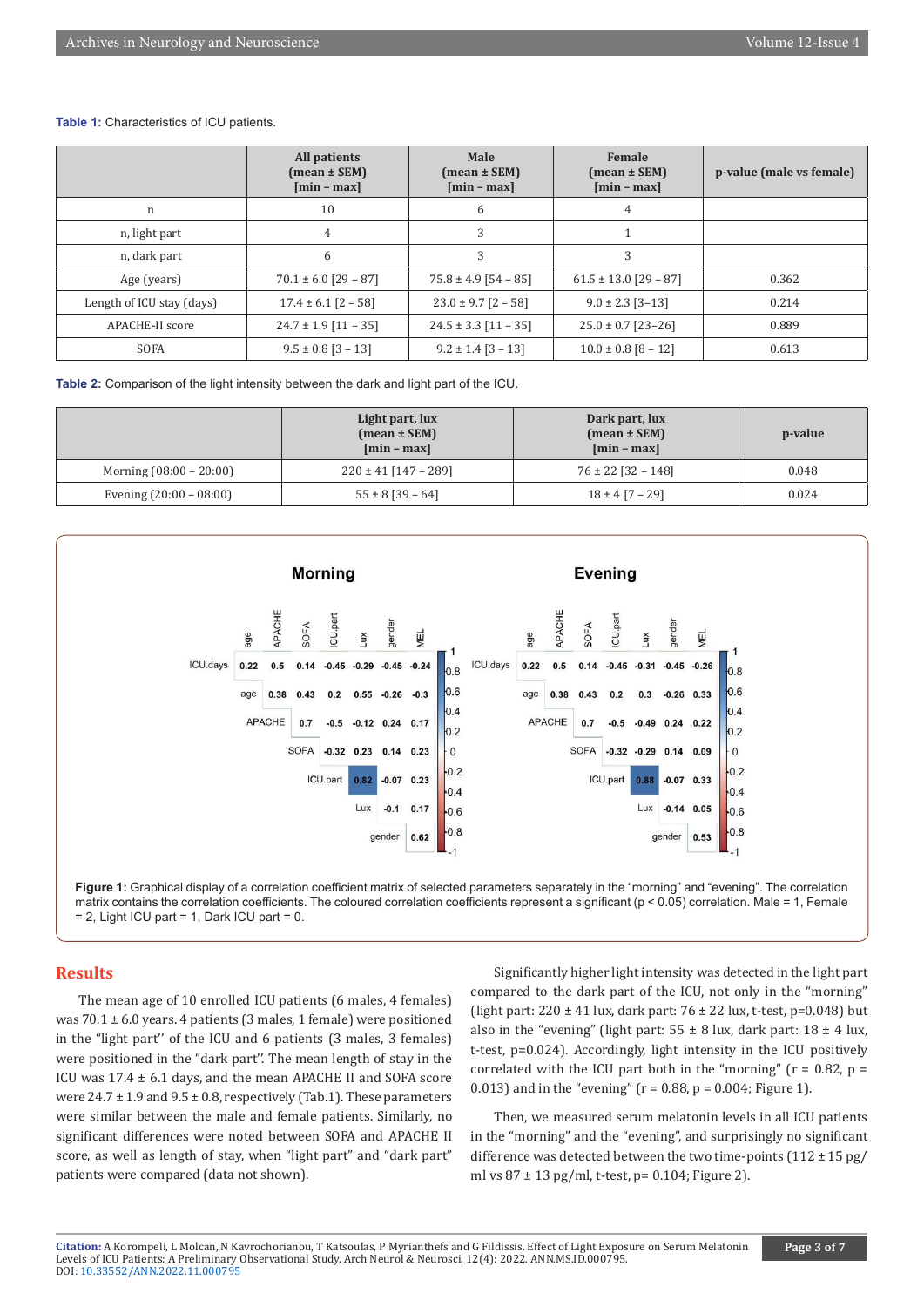

To examine whether the serum melatonin levels were affected by light exposure in the light and dark ICU part, we analysed melatonin levels of the ICU patients according to their bed positioning in the ICU. We found that serum melatonin levels did not differ between ICU patients in the light and dark part of the ICU in the "morning" nor in the "evening" (two-way repeated ANOVA, factor: ICU.part, p = 0.621; Figure 3A). However, analysis of melatonin levels by

gender revealed an overall significant effect (two-way repeated ANOVA, factor: Gender, p = 0.042; Figure 3B). Figure 3B). This finding was consistent with the marginally significant, positive correlations between serum melatonin content and gender, both in the "morning" ( $r = 0.62$ ,  $p = 0.084$ ) and in the "evening" ( $r = 0.53$ , p = 0.078; Figure 1).



**Figure 3:** Effects of ICU part (A) and gender (B) and on serum melatonin levels measured in the "morning" (8:00; n=10) and in the "evening" (20:00; n=10).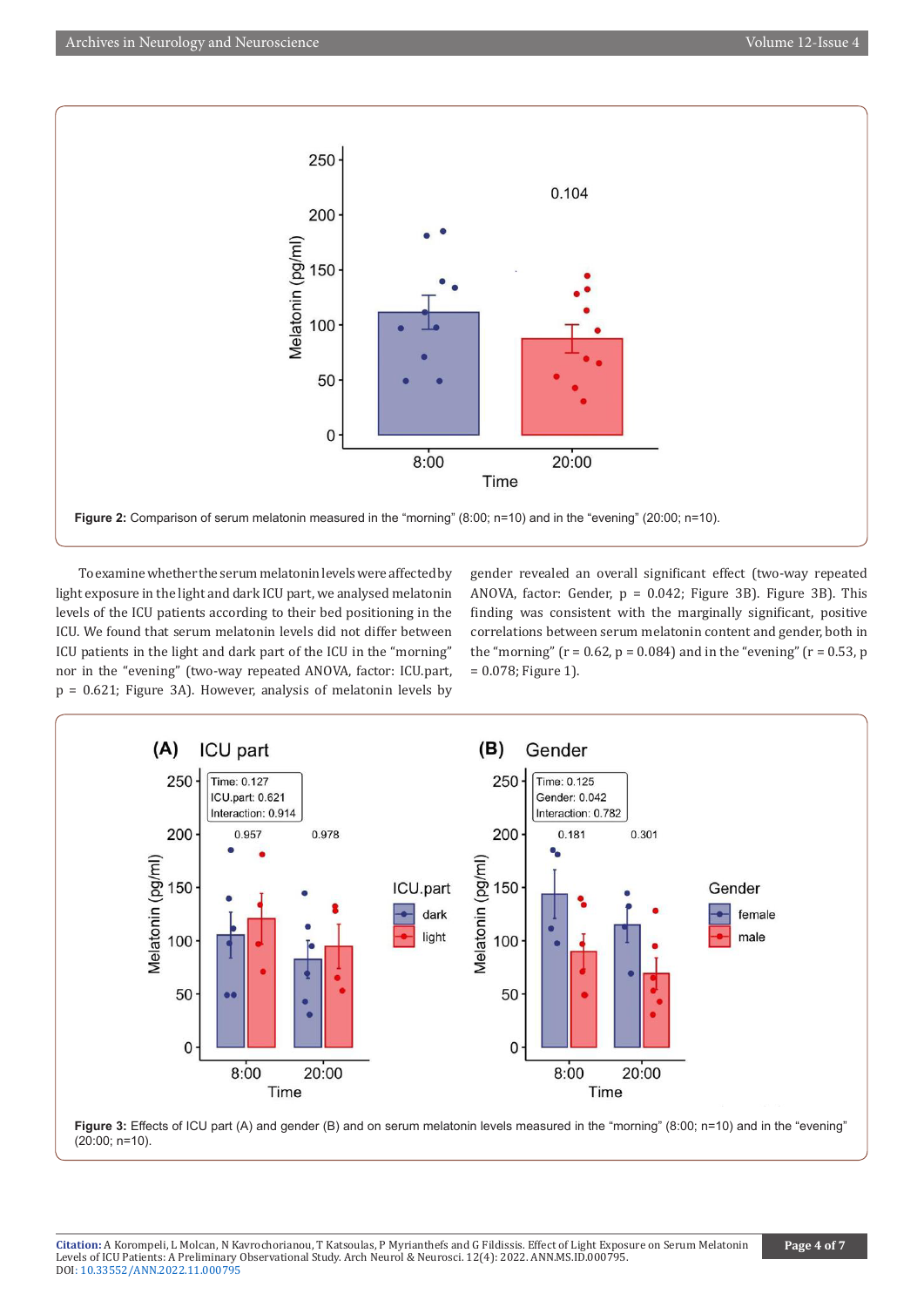Absolute (Fig. 3A) and relative (Fig. 4A) plasma melatonin levels did not differ between patients in the dark part and light part of the ICU, although the light intensity was lower than in the light part of the ICU (Tab. 2). On the other hand, the relative light intensity ratio ("morning" vs "evening") did not differ between the light and dark part of the ICU Figure 4B).



**Figure 4:** Ratio ("morning" / "evening") of serum melatonin levels (A) and light intensity (B) expressed for ICU patients separately in the light and dark part of the ICU.

#### **Discussion**

The current study examined whether the bed positioning regarding light exposure could correlate with altered serum melatonin levels. ICU patients were exposed to environmental situations, like abnormal light, nutritional intake and arousal stimuli (increased and mistimed). Regarding 24-h variability of melatonin, melatonin levels were measured in the patients' serum because this approach is methodologically superior to measuring urine melatonin levels to estimate variability to critically ill patients [2,18]. It was of our knowledge that the two selected time-points, 20:00 ("evening") and 8:00 ("morning"), for the measurement of melatonin are not the typical ones for its release and inhibition respectively, providing light exposure follows a standard cycle of light/darkness. Since, there is a lack of a common pattern to melatonin's release in ICU patients [11,19], we aimed to examine whether bed positioning regarding light exposure in two parts of the ICU ("light part" and "dark part") influences the serum melatonin levels at two different time points during a 24–96-h period, in ICU patients.

Towards this purpose, we measured the serum melatonin levels in patients in the dark and light part of the ICU in the "morning" (8:00) and the "evening" (20:00). At both time-points, no difference was detected regarding bed positioning, demonstrating probably disturbed 24-h variability, which is consistent with data from both healthy and ICU patients [19,20]. Our study demonstrated that serum melatonin levels were slightly higher in the ICU patients

relative to those reported in the literature for healthy individuals [2]. This observation possibly depicts the ICU environment, since higher levels of melatonin are associated with inflammation and with people in the ICU [21,22]. The absence of a typical environmental synchronising agent, abnormal lighting, arousals from nursing care, noise pollution can cause dysregulation of melatonin secretion during the ICU patients' stay until their discharge. In addition, ICU patients may have also been experienced with episodes of sepsis during their stay in the ICU; sepsis per se, recovery from which could take some days [23] could alter circadian output and diminish sensitivity to light entrainment since elevated melatonin levels can be a physiological response to critical illness [11]. Moreover, as it is released by β-adrenergic stimulation, melatonin variability is altered regarding the vasopressors that may have been administered to septic patients [18].

Also, feeding and conversely significant food restriction stimulates melatonin production by the enterochromaffin cells of gastrointestinal origin [24]. Thus, it is conceivable that the pattern of inadequate feeding followed by continuous enteral/parenteral feeding in critically ill patients may contribute to the raised serum melatonin levels and, importantly, the lack of 24h variability [2].

Analysis of melatonin data by gender showed higher serum melatonin levels in female than male patients. Our data are in contrast with published data considering the age of our sample. Obayashi et al. found that urinary 6-sulfatoxymelatonin excretion was significantly lower in older females than in males [25]. A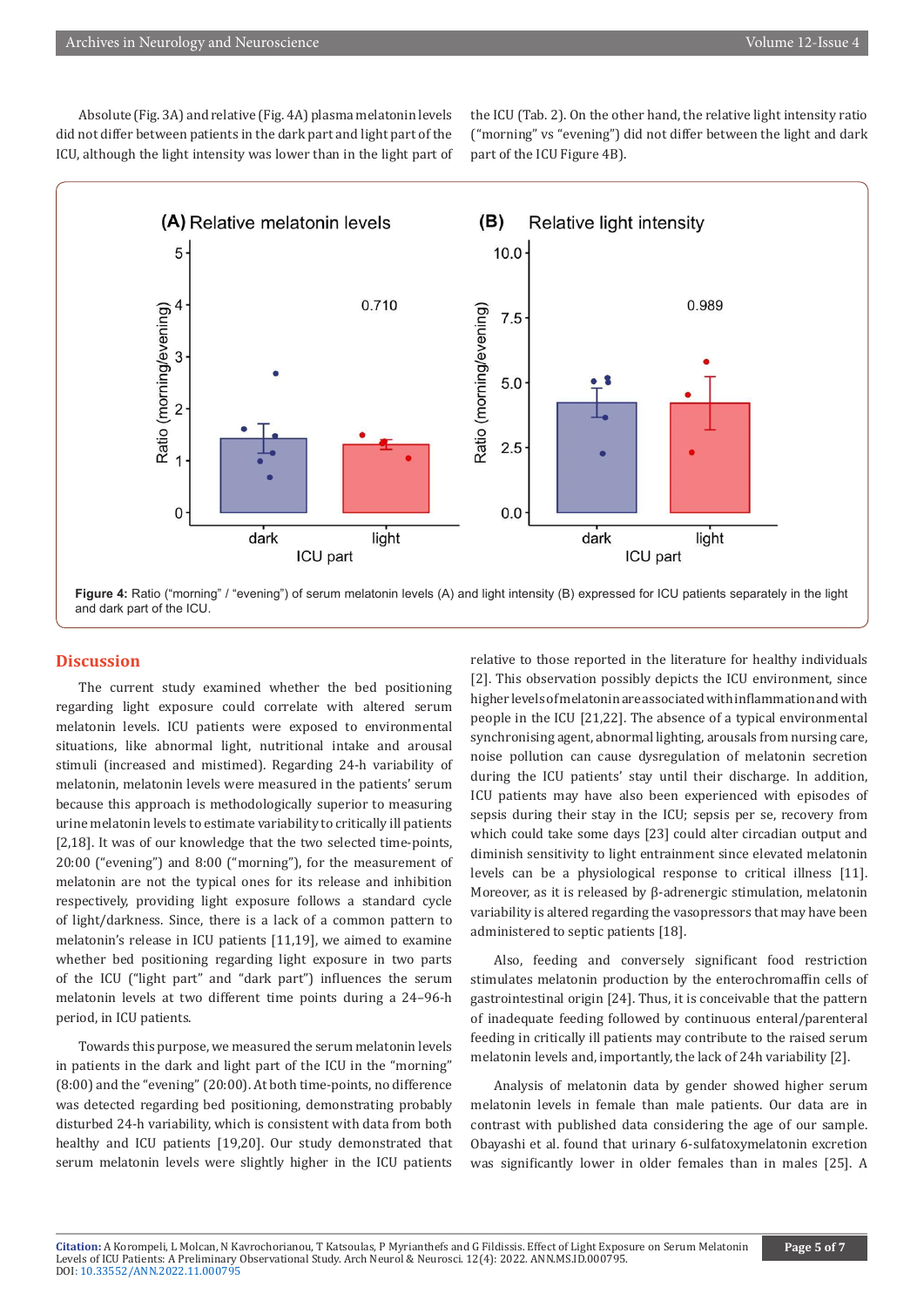study from Gunn et al. [26] found that younger females, however, exhibited significantly greater levels of plasma melatonin than males. Also, differences with previous studies may be explained, at least partly, due to different laboratory settings, other methods of melatonin measurement regarding the biological fluid (saliva, urine, plasma), and different time-points measurement.

This study focused on evaluating the effect of bed positioning in the ICU on serum melatonin levels. We assumed that the bed positioning in the darker part of the ICU would be associated with higher serum melatonin levels in ICU patients. However, at both time-points 8:00 and 20:00, such an effect was not detected [11]. A previous study showed that plasma melatonin levels were not affected by high lux levels [27].

The absence of an effect of light exposure on the melatonin levels can be explained in two ways: 1) Light intensity ratio ("morning" / "evening") did not differ between the light and dark parts of the ICU. For further studies, it would be good to compare light regimes with a different light intensity ratio ("morning" / "evening"), for example, the same "morning" (day) light intensity but different "evening" (night) light intensity, consider the light history of patients [28,29]. 2) We could not evaluate properties of the 24-h curve, such as acrophase shift or reduction of amplitude [18,22], which are typical for critically ill patients [30], due to twopoint measurement. Another limitation of the current study is the lack of difference between melatonin levels at 8:00 and 20:00, indicating that in future studies of melatonin levels in ICU patients, at least six measurements within a 24-h cycle should be performed [10].

#### **Conclusion**

Regular control of lighting, following the sleep/wake cycle, meaning more light in the "morning" hours and more darkness during the night, can improve the 24-h variability of physiological parameters, including melatonin, which has pleiotropic effects and enhances recovery. The current study showed that melatonin levels at the beginning and end of the day's light phase are not affected by the bed positioning of the ICU patients neither in the "morning" nor in the "evening". The absence of such an effect can be partially attributed to the same ratio of light intensity in the light and dark part of the ICU or to the study of melatonin levels at only two timepoints leading to the inability to assess changes in 24-h melatonin variability. Studies reporting melatonin patterns in ICU patients are highly heterogeneous and contradictory, especially in ICU patients, rendering this topic highly challenging. Our finding indicates that the synthesis and release of melatonin were not impeded at the period we measured before ICU patients' discharge.

Given the circadian rhythm disturbance in our ICU patients regarding melatonin, and the potential consequences of circadian rhythm disruption, several interventions by the ICU nursing personnel might trigger the restoration of circadian rhythmicity.

Potential therapies include modifying the external environment, like bed position oriented to light during the hours of the day with light, interventions to improve 24-h rest-activity circadian rhythm, and medication administration.

### **Limitations**

The results of this study need to be considered in the context of several limitations. First, the sample size was small despite the large group of admitted patients at the beginning. We wanted to exclude various pharmacological and non-pharmacological effects that could affect the results, and thus we excluded a significant part of patients according to the eligibility criteria. Second, differences in the light intensity of the "light part "and "dark part" of ICU during a day, are not warrantied for the significant changes in melatonin levels since melatonin levels are physiologically controlled by several factors and small, incidental changes cannot significantly affect its levels. Finally, we measured melatonin at 8:00 and 20:00. However, melatonin is a hormone predominantly present in plasma during the night, and further studies should take this into account and measure melatonin ideally in the middle of the night. To better understand the relationship between circadian regulation affected by light and melatonin secretion, it is advisable to measure melatonin at least every four hours within a 24-hour cycle.

#### **Relevance to Clinical Practice**

Significant circadian variability is a sign of good health. The activity of the circadian system is significantly dependent on the alternation of light and dark. We, therefore, assumed that changing the position of the beds at the ICU could improve the circadian variability of melatonin. A good marker of the circadian state is melatonin, the synthesis of which also depends on the intensity of light at night. By moving the beds in the ICU to the darker part, we did not observe a change in the plasma melatonin concentration compared to the patients in the light part of the ICU. We, therefore, recommend considering the light history; the light intensity during the day in the darker part of the ICU should be like the light part of the ICU.

#### **Disclosure of interest**

The authors declare that there is no conflict of interest.

#### **References**

- 1. Aulinas A (2000) Physiology of the Pineal Gland and Melatonin. In: Feingold KR, Anawalt B, Boyce A, Chrousos G, de Herder WW, Dhatariya K, et al. (Eds.), Endotext [Internet]. South Dartmouth (MA): MDText.com, Inc.
- 2. [Bourne RS, Mills GH \(2006\) Melatonin: possible implications for the](https://pubmed.ncbi.nlm.nih.gov/16477412/) [postoperative and critically ill patient. Intensive Care Medicine 32\(3\):](https://pubmed.ncbi.nlm.nih.gov/16477412/) [371-379.](https://pubmed.ncbi.nlm.nih.gov/16477412/)
- 3. [Marra A, McGrane TJ, Henson CP, Pandharipande PP \(2019\) Melatonin in](https://pubmed.ncbi.nlm.nih.gov/30784613/) [Critical Care. Critical Care Clinics 35\(2\): 329-340.](https://pubmed.ncbi.nlm.nih.gov/30784613/)
- 4. Mahmood D (2019) Pleiotropic Effects of Melatonin. Drug Research 69(2):65-74.
- 5. Mirick DK, Davis S (2008) Melatonin as a Biomarker of Circadian Dysregulation. Cancer Epidemiology Biomarkers & Prevention 17(12): 3306-3313.
- 6. Karasek M (2004) Melatonin, human aging, and age-related diseases. Experimental Gerontology 39(11-12): 1723-1729.
- 7. [Weinert D \(2000\) Age-dependent changes of the circadian system.](https://pubmed.ncbi.nlm.nih.gov/10841207/) [Chronobiology International 17\(3\): 261-283.](https://pubmed.ncbi.nlm.nih.gov/10841207/)
- 8. Oxlund J, Knudsen T, Strøm T, Lauridsen JT, Jennum PJ, Toft P (2021) Serum melatonin concentration in critically ill patients randomized to sedation or non-sedation. Annals of Intensive Care 11.